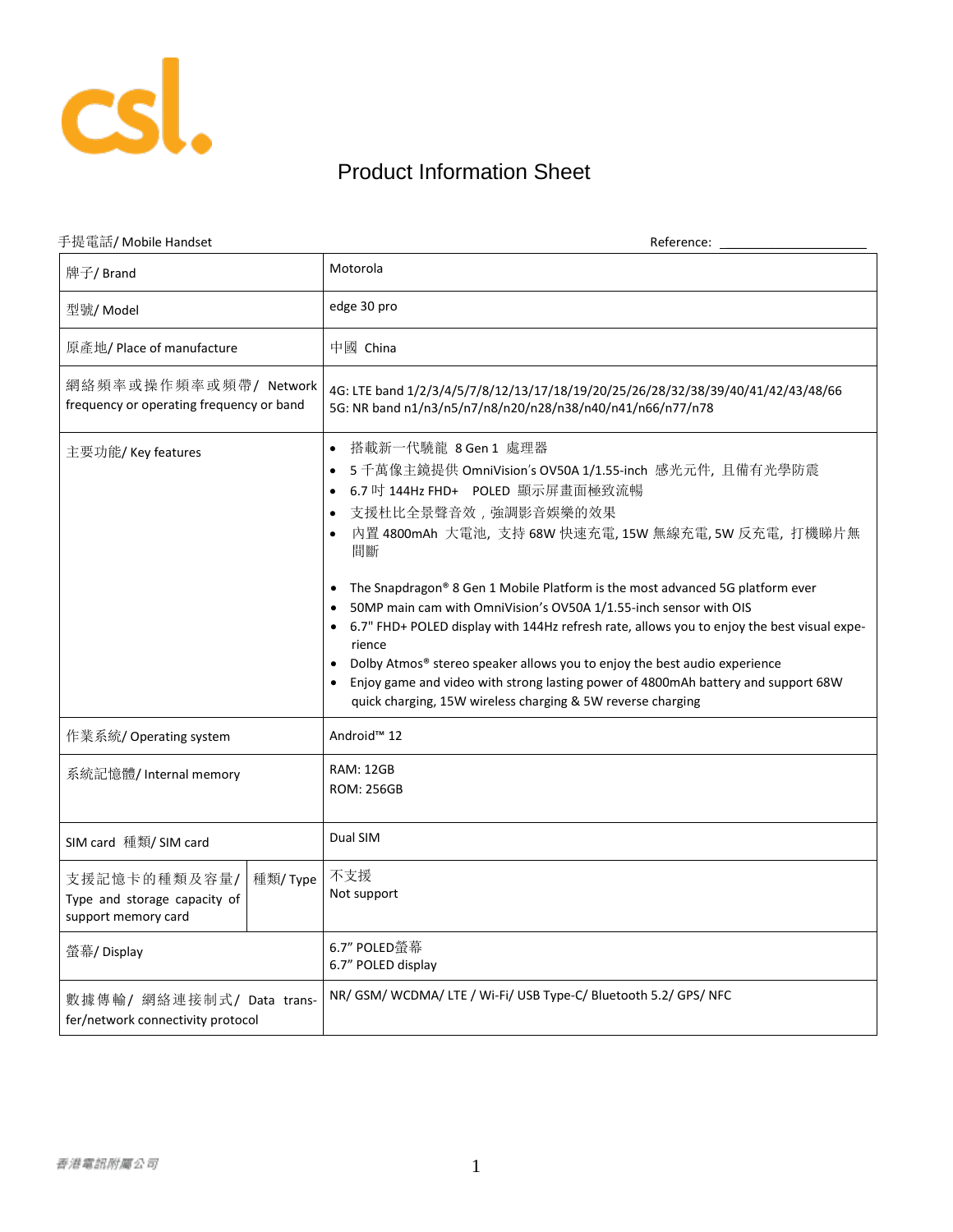

## Product Information Sheet

| 以像素列出的該相機鏡頭解像度 (如電話<br>具備內置相機)/ Resolution of the camera<br>in terms of pixels (where the phone has a<br>built-in camera) | 後置鏡頭: 5 千萬像素主鏡頭+5 千萬像素廣角鏡頭+200 萬素景深鏡頭<br>Rear camera: 50 MP + 50MP Ultra-wide angle+ 2MP Depth camera<br>前置鏡頭: 6千萬像素<br>Front camera: 60MP                                                                                                                                                                                                                                              |
|---------------------------------------------------------------------------------------------------------------------------|-----------------------------------------------------------------------------------------------------------------------------------------------------------------------------------------------------------------------------------------------------------------------------------------------------------------------------------------------------------------------------------------|
| 配套/ Packaging List                                                                                                        | 1 x 手機 (連嵌入式電池)<br>1 x 68W USB 充電器<br>1 x 保護套<br>1 x USB-C 連接線<br>1 x SIM 卡針<br>1 x 用戶指南<br>1 x 法規卡<br>1 x Transceiver (with embedded battery)<br>1 x 68W USB power adaptor<br>1 x protective case<br>1 x USB-C cable<br>1 x Ejector pin<br>1 x Getting started guide<br>1 x Legal insert                                                                                               |
| 產品價格/Price                                                                                                                | 請參照銷售備忘錄/發票<br>Per Sales Memo/Invoice                                                                                                                                                                                                                                                                                                                                                   |
| 附加費/ Additional Delivery Charge                                                                                           | 指定地區/ 地址 (如離島) 有可能需付額外送貨附加費<br>Additional delivery charge may be added for specific area/ location (e.g. outlying island)                                                                                                                                                                                                                                                               |
| 保修人身份/<br>Identity of repair service provider                                                                             | Lenovo Service Center (Kowloon)                                                                                                                                                                                                                                                                                                                                                         |
| 保修地址/ Repair service address                                                                                              | 地址:<br>荔枝角長沙灣道 932 號興迅廣場 10 樓 B 及 C 室(荔枝角港鐵站 C 出口)<br>Address: Unit B & C, 10/F, Grandion Plaza, 932 Cheung Sha Wan Road, Lai Chi Kok, Kowloon<br>(Lai Chi Kok MTR Exit C)<br>服務熱線/ Hotline: 3140-2788<br>開放時間: 星期一至五 11:00-19:00 / 星期六 10:00-1500 (星期日及公眾假期休息)<br>Opening Hours: Monday to Friday 11:00 - 19:00 / Saturday 10:00-15:00 (Closed on Sundays &<br><b>Public Holidays)</b> |
| 換貨政策/ Exchange policy                                                                                                     | 你可於銷售單日期起計 14 天之内攜同流動通訊設備到我們的門市更換一次,詳情請參閱<br>銷售單之條款及細則。<br>You may exchange the Mobile Equipment once within 14 days of the date of Sales Memo by<br>returning the Mobile Equipment to our shops.  Please refer to the terms and conditions on<br>the Sales Memo for details.                                                                                                           |